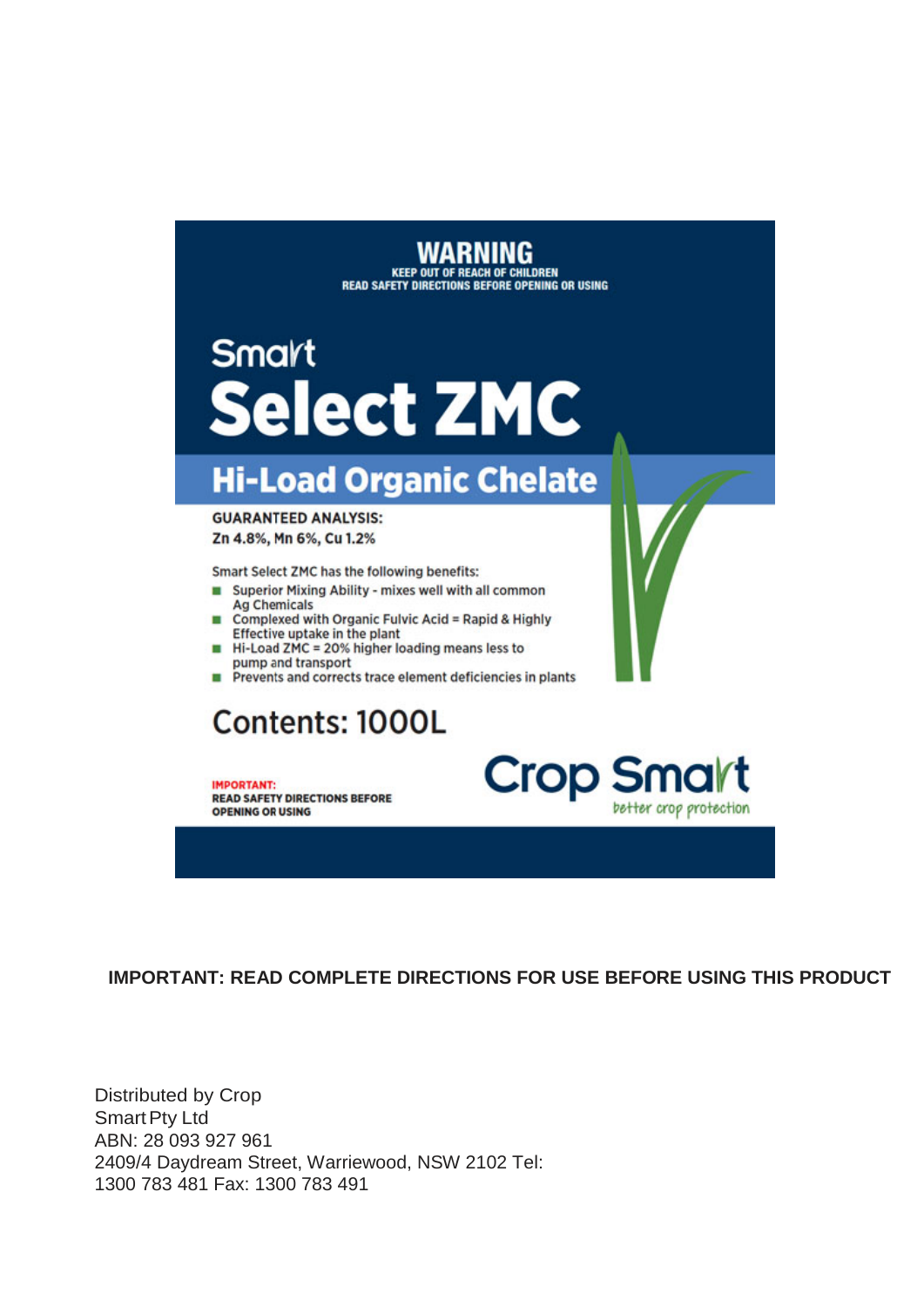## **DIRECTIONS FOR USE:**

| Suitable for application by: |                    |
|------------------------------|--------------------|
| <b>FOLIAR</b>                | <b>FERTIGATION</b> |
| <b>SEED DRESSING</b>         |                    |

Minimum Dilution: A dilution of 1:100 means 1 part product : 100 parts water. In hot weather use a higher dilution rate.

#### **COMPATIBILITY**

Smart Select ZMC is compatible with most agricultural chemicals and fertilizers. Do not mix with Amine herbicides and Calcium containing products. When mixing, always test for compatibility with a small quantity first and only mix enough for one application. Do not store the mixed product.

### **CAUTION**

Avoid contact with eyes. Keep out of reach of children. If swallowed seek medical advice. Do not store in direct sunlight.

**CONDITIONS OF SALE:** Every care is taken during the manufacture of this product. However as environmental conditions can vary considerably, no responsibility can be taken by the manufacturer, importer or his agents for any injury, damage, loss or other results following the use or misuse of this product.

**NOTE:** The suggested rates of application and dilutions should be used as a guide only. The rates of application and dilution necessary for optimum results may vary depending upon the user's particular environment and application processes. Good agricultural practice required that applications be avoided under extreme weather conditions such as high humidity, frost, rain and temperature over 28 degrees Celsius and rapid drying conditions. Before applying the product for the first time or in combination with other chemicals a small test area should be sprayed and observed. Where possible it is recommended that regular leaf (sap) tests are conducted to determine actual plant nutrient availability during each growing cycle. Soil tests at least once per year are essential.

| Crop                      | Rate       | Min             | <b>Comments</b>                                                     |
|---------------------------|------------|-----------------|---------------------------------------------------------------------|
|                           | Ha         | <b>Dilution</b> |                                                                     |
| <b>BROADACRE</b> – foliar | $2 - 4L$   | 1:30            | Best applied at the 3-4 leaf stage, but can also                    |
| Barley, canola, cotton,   |            |                 | be used at other stages.                                            |
| grain legumes, maize,     |            |                 |                                                                     |
| oats, rice, sorghum,      |            |                 |                                                                     |
| triacale & wheat          |            |                 |                                                                     |
|                           |            |                 | Soil injection at planting. If mixing with UAN                      |
| Soil Injection            | $4 - 7L$   |                 | dilute the product at least 4 times with water<br>and then add UAN. |
|                           |            |                 |                                                                     |
|                           |            |                 | Seed dressing prior to sowing improves                              |
| Seed Dressing             | $5 - 8L/T$ |                 | germination.                                                        |
| POTATOES - foliar         | $2 - 4$    | 1:30            | Apply at early stages of growing season when                        |
|                           |            |                 | sufficient leaf cover present. Apply with                           |
|                           |            |                 | compatible crop protection sprays.                                  |
| ALMONDS - foliar          | $1-3L$     | 1:50            | Apply to recently hardened spring flush or                          |
|                           |            |                 | during active growing period and post harvest.                      |
| VINES - foliar            | $1-4L$     | 1:50            | 1 <sup>st</sup> application: shoots 10cm long.                      |
| fertigation               | $4-6L$     |                 | 2 <sup>nd</sup> application: 5% flowering.                          |
|                           |            |                 | Do not use at concentration less than 1:50.                         |

## **NOT TO BE USED FOR ANY PURPOSE OR IN ANY MANNER CONTRARY TO THIS LABEL UNLESS AUTHORISED UNDER APPROPRIATE LEGISLATION.**